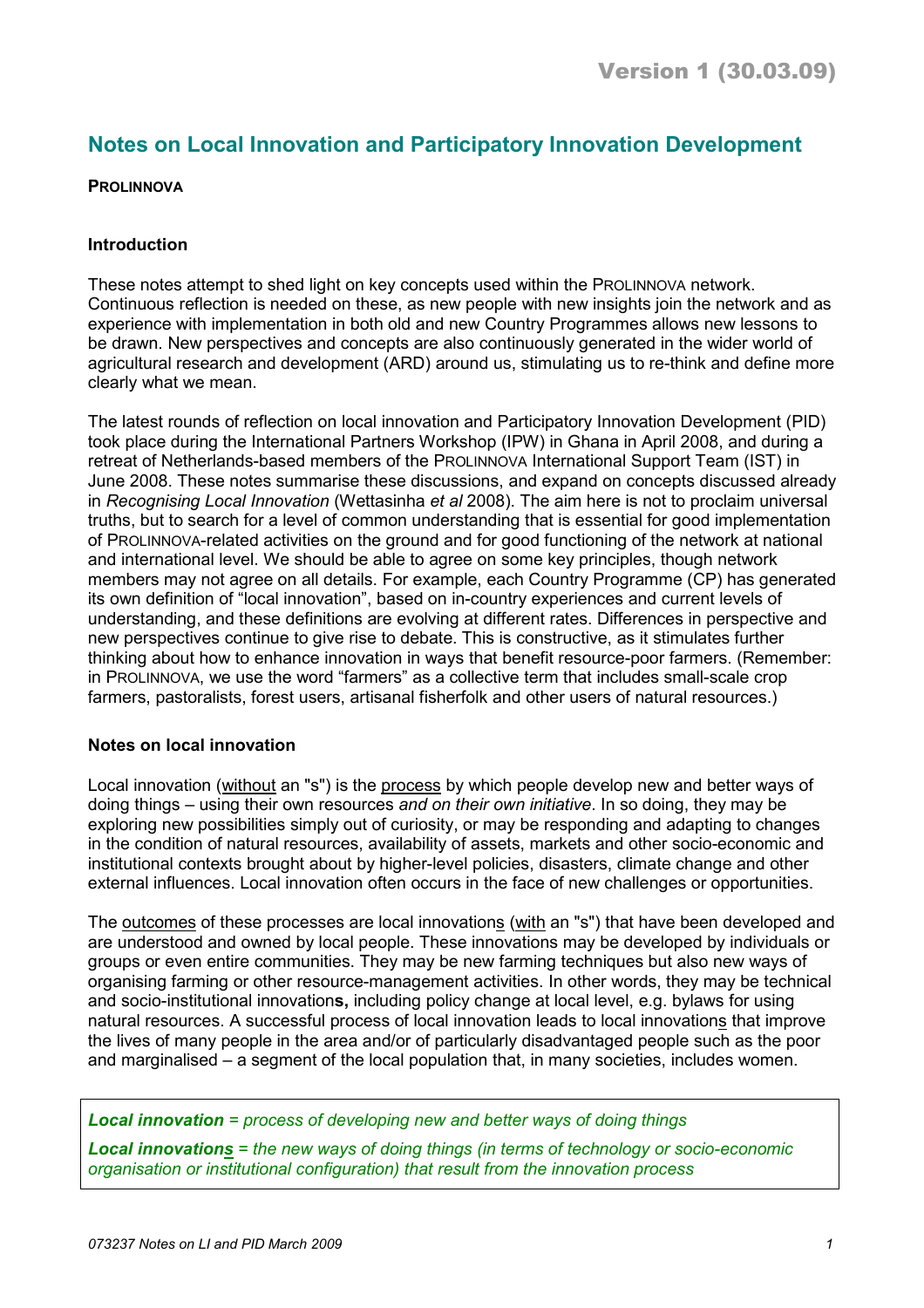The process of local innovation often involves informal experimentation by the resource users. This has always been taking place all over the world since time immemorial, but is often ignored in research and development interventions. The PROLINNOVA network, among other like-minded initiatives, is now giving increased attention to identifying and documenting the local innovation processes and the innovations that result from them. We do this to increase awareness of the relevance of local innovativeness for meeting the needs of farming families and communities and to encourage development agents and scientists to interact and support this local innovativeness.

Identifying local innovations offers development agents and scientists – as well as farmers – an entry point for identifying questions of mutual interest which they can explore jointly, so as to improve agriculture and NRM by resource-limited farmers in an effective and sustainable way.

# The core message in PROLINNOVA:

Local people are innovative on their own initiative. They adapt and improve their practices, when necessary or opportune from their perspective. Research and development (R&D) programmes will be more effective if they take this innovation capacity seriously, link up with local innovators, and seek ways to integrate formal R&D work with these local initiatives.

## Some issues for debate:

Here, on the basis of discussions thus far within the PROLINNOVA network, some answers are suggested but – remember – these are not absolute truths! Would you answer these questions differently? If so, let us all know, so as to challenge thinking and improve action in PROLINNOVA.

## Can traditional practices be regarded as local innovations?

No. Traditional practices are handed over from generation to generation and do not reflect an effort to find new and better ways of doing things. Local innovation does take place, however, when farmers adapt traditional practices, e.g. replace a component or ingredient that has become scarce or unavailable. And it can also involve reviving and further developing traditional practices when an external input is no longer available, such as when fertiliser becomes too expensive and crop farmers revive the practice of inviting livestock-keepers to keep animals overnight on cropland to manure it before sowing, but the farmers start to pay the livestock-keepers in cash for this. It may be useful to document traditional practices and to raise wider awareness about their possible relevance for today's and tomorrow's situation, but this could not be regarded as documenting "innovations". By definition, innovations are new whereas, by definition, traditional practices are old (although, when they were developed long ago, they were innovations at that time). Indigenous practices embrace both local innovations and traditional practices. But it is often not clear-cut whether something is an innovation. The boundaries may be blurred. The discussions and debates whether something is indeed an innovation help sharpen the focus of our search for local creativity.

# How does a local innovation differ from an invention?

A local innovation is new in that specific locality. It may already be practised elsewhere, but it is new in local terms. A farmer who has developed an innovation has not simply copied it from someone or somewhere else; s/he has come up with it on her/his own initiative. Not only individuals but also local groups may come up with better ways of doing things. These local innovators are most commonly building on the body of indigenous knowledge in that locality. They may have been stimulated to try to do something differently out of their own curiosity and creativity or because their imagination was triggered by something heard or observed. An example would be the farmer who saw drainage pipes being laid in a nearby town and thought he could use this principle to drain his waterlogged land (Hailu Araya et al 2008). Elsewhere in the world, farmers may have long practised land drainage but, because no one in this farmer's locality had tried to use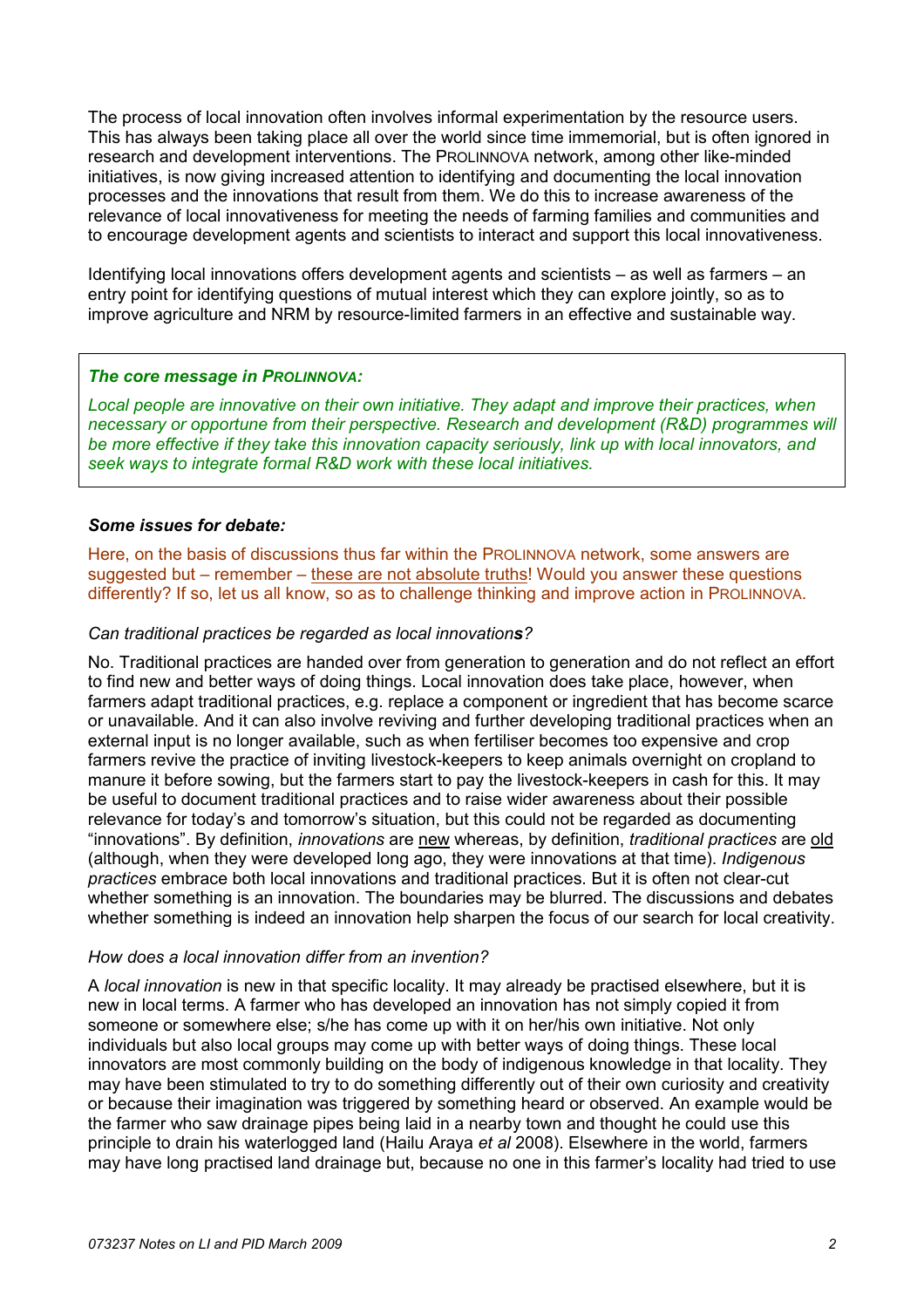underground drainage to make land arable in the wet season and no-one told or taught him to do it, it is a local innovation.

An invention, on the other hand, is a technique/technology that is new in absolute terms, i.e. it had never been "discovered" or developed anywhere else before.

## How new does an innovation have to be?

PROLINNOVA network members who are trying to identify local innovations have developed different guidelines for what is considered "new". Some say that something is "new" if it was developed within the past 20–25 years (i.e. within one generation); others might say it is "new" if it was developed within the working lifetime of the farmer (which could be in the last 60–70 years).

## Notes on Participatory Innovation Development (PID)

Participatory Innovation Development (PID) is an expansion of the Participatory Technology Development (PTD) approach. At the heart of PID is joint experimentation, in which farmers together with support agents investigate possible ways to improve the livelihoods of local people.

In PROLINNOVA, we started using the term "PID" rather than "PTD" mostly to emphasise that the participatory research and development activities deal not only with technologies but also with organisational innovation and change, including socio-cultural change such as in the roles of men and women. The term "PID" embraces this broader understanding of participatory research and development.

The approach of identifying local innovations is one entry point to PID: we start by looking at what farmers are already trying to do to solve problems or grasp opportunities they perceive. Looking at these concrete local examples can lead into a situation analysis with farmer innovators and community members, as a starting point for planning joint research and development activities. The local community and the scientists and/or development workers assess together the current and likely future impacts of an innovation, in order to judge whether it will indeed be beneficial for a large number of families in the area, particularly for the poorer or otherwise less advantaged ones, and will not lead to negative environmental or social consequences.

PID is an approach to research, extension and – above all – development. Often, it is undertaken by farmers together with development agents, without the involvement of formal researchers. It is not possible for formal research to work together with the millions of smallholder farmers in remote, marginal and highly diverse areas throughout the world. In such areas, where "blanket" solutions are rarely applicable, local experimentation is needed to find a variety of new ways that work and to adapt new ideas to specific local conditions. PID is meant to support and strengthen this local experimentation process, and – in most cases – the farmers' main partners in PID will be development agents in governmental and non-governmental organisations.

Some network members argue that it would be better to refer simply to "Participatory Innovation" (PI), which puts emphasis on the process of innovating together, rather than referring to PID, which puts emphasis on developing innovations. Perhaps, over time, we will start to refer to PI instead of PID. This would be an example of how concepts evolve within our network. To maintain the focus on development, it could be called "Development through Participatory Innovation" (DPI).

#### Some issues for debate:

Here again, on the basis of discussions thus far within the PROLINNOVA network, some answers are suggested but – remember – these are not absolute truths! Would you answer these questions differently? If so, let us all know, so as to challenge thinking and improve action in PROLINNOVA.

We often refer to "farmer-led" or even "community-led" activities (innovation, experimentation, documentation etc). Are we seeking 1) equal partnership of multiple stakeholders, or 2) "farmerled" activities with the support of other stakeholders?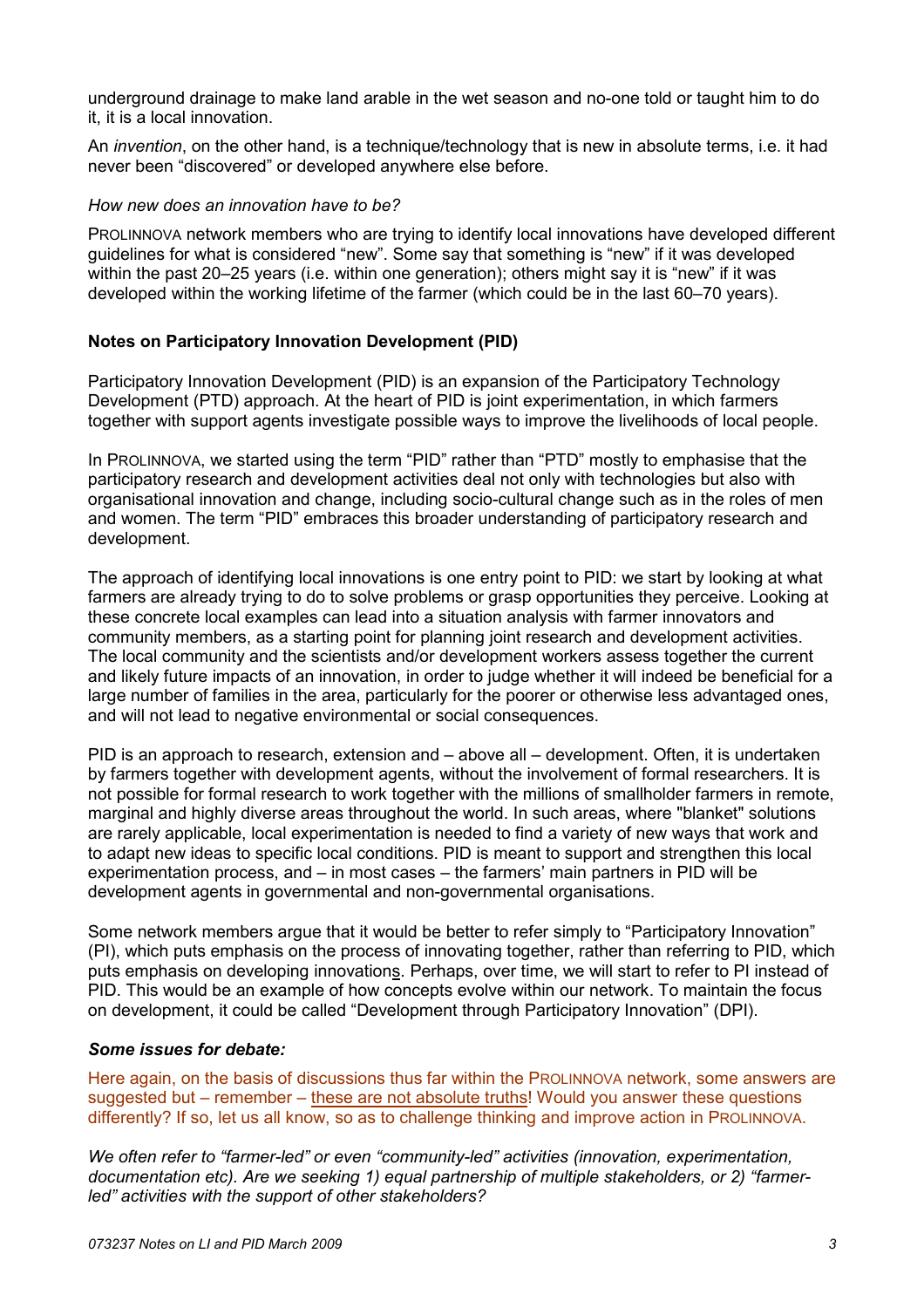Some stakeholders in the PROLINNOVA network seek to promote local innovation in order to strengthen the role of farmers in ARD partnerships, so that these partnerships become more balanced (closer to equal) in comparison with ARD partnerships led by outsiders such as researchers and/or development workers. Some argue for using the term "farmer-centred" and others for using the term "farmer-led". The term "farmer-centred" puts farmers at the focus of efforts being made by people from outside to support the farmers (as we can assume that the farmers themselves are putting themselves at the centre of their own struggles to make a livelihood). The term "farmer-led" emphasises that the initiative comes from the farmers, that they define the innovation agenda. External research and development workers participate in the agenda set by the farmers. They work with and support the work of innovative farmers in a group or community context. This is one extreme of participatory research and development. At the other end of the continuum are the farmers who participate in the agenda set by formal research. In the PROLINNOVA network, we welcome all activities that bring participatory research and development further along the continuum toward farmer-led ARD.

# Is the term "farmer-led" misleading, because "outsiders" always take the initiative in approaching farmers to promote local innovation?

Currently, research and development workers, including those in development projects, are most commonly the ones who approach farmers to offer collaboration or services, rather than farmers approaching them to seek collaboration or services. However, even where the external agencies take the initiative to approach farmers, it is possible to open up key roles for farmers in planning and implementing the joint activities. The PROLINNOVA approach is meant to open the eyes of ARD actors to the fact that farmers are indeed taking initiative in their own local research and development activities. Gradually, farmers, farmer groups or farmer organisations are starting to take their own initiative also in seeking outside partners to collaborate with them. The mechanism of the Local Innovation Support Fund  $(LISF)^1$  being piloted by some PROLINNOVA Country Programmes is one way to enable them to do this. It gives local people power through their decision-making over the use of research funds and is thus a mechanism for changing the conventional hierarchy in "participatory" R&D.

# Should PID always start and work only with existing local innovations?

The words "Innovation Development" in PID do not imply that PID is confined to working with local innovations. Any joint experimentation anchored in community-level assessment and decisionmaking can be PID. Looking for local innovations is often a good starting point for PID, especially because it helps change the attitudes and behaviour of all involved. When formally educated professionals discover farmer innovation, they begin to see farmers in a different light: not just as people who should receive and adopt technologies but rather as people with something valuable to offer that complements scientific knowledge. At the same time, the farmers gain in self-esteem. They start to see themselves as people rich in knowledge, ideas and ingenuity in surviving under difficult conditions – as people to be admired. The recognition that outside professionals give to local innovation generates pride in local knowledge and creativity. The farmers are more likely to regard their admirers as potential partners in development. Thus, recognising local innovation changes the partners' images of each other and of themselves. It creates enthusiasm for generating new knowledge together.

However, identifying local innovation is not the only possible way to start PID. Another way would be, for example, facilitating a group of farmers from one place to visit farmers in another place or a research station, and then encouraging the farmers to identify what they would like to explore in joint experimentation. With this approach, however, the attitudinal change within the actors may not be so great or so fast. Giving recognition to local innovation starts off collaboration on a completely different footing than approaches that start with suggesting technologies from outside for farmers to try out. However, the interaction of farmers and other partners in joint experimentation initially on

 $\overline{a}$ 

<sup>&</sup>lt;sup>1</sup> A Local Innovation Support Fund (LISF) makes experimentation and learning resources accessible to small-scale farmers and other land-users, and is managed by local people to support local innovation processes that emanate from the creative thinking and practices of farmers (see http://www.prolinnova.net/pilotinglisf.php).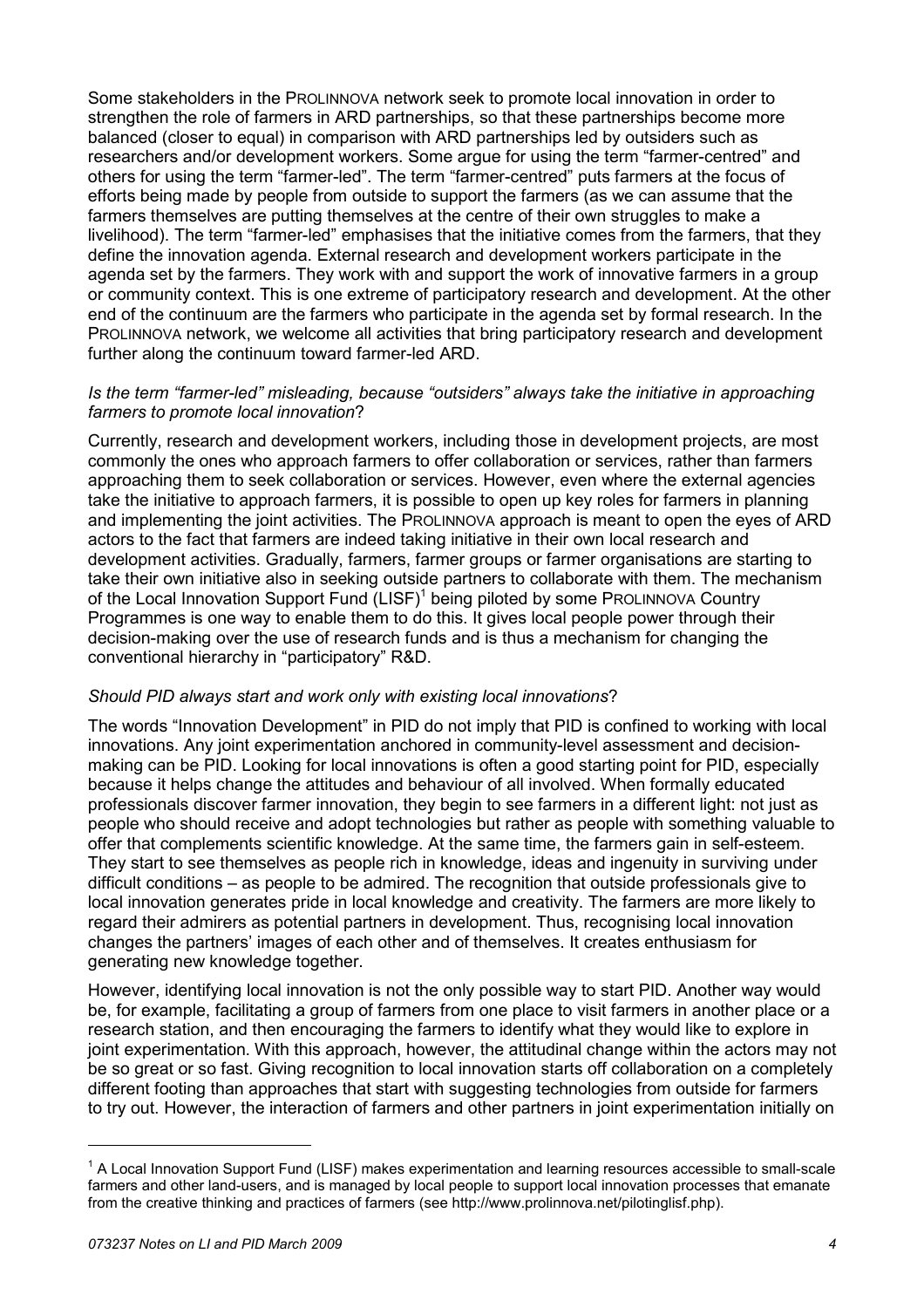local ideas is likely to increase farmers' interest in trying out also ideas introduced by the other partners.

# Does PID focusing on farmer innovators and their innovations lead to isolated activities with a few farmers, without major impact on the wider community?

Outstanding individual innovators and their innovations can be so fascinating that they attract most of the attention of ARD actors coming from outside the farming community. The challenge is to work with these innovative individuals in such a way as to create entry points for a PID process that includes other community members and addresses issues important to many families in the area. Local innovations can be made a focus of discussion by farmer groups or entire communities and can be jointly assessed according to the extent that these innovations help solve priority problems within the community or within a group of disadvantaged people in the community.

## Can farmers do PID on their own?

No. Farmers who do research and development on their own, i.e. not together with others, are doing "farmer experimentation" or "local experimentation". This activity becomes PID only when also other actors, such as people from research and/or development agencies (governmental or non-governmental), farmer organisations or the private sector (e.g. local artisans and traders) collaborate with the farmers in joint experimentation.

## Does the PROLINNOVA network primarily aim to mainstream PID? Is not this focus too narrow?

If the term "PID" is used to refer only to joint experimentation, then aiming to mainstream this may be too narrow a focus. Identifying local innovation and engaging in joint experimentation is a path towards more balanced partnerships between the various actors in ARD. PROLINNOVA and other like-minded initiatives are seeking widespread acceptance of farmer-led participatory innovation as one important pillar in ARD.

# PROLINNOVA's vision:

A world in which men and women farmers play decisive roles in agricultural research and development for sustainable livelihoods.

# Promoting local innovation

The word "promoting" refers to "moving forward and upward", "advancing", "furthering". It does not refer to advertising or selling as in PR. The word "promoting" includes the concept of providing assistance and contributing to the progress of something.

In practice, there are many different ways in which research and development staff can link up with and promote local innovation. Their institutional position (researcher, research manager, extension worker, extension manager, university lecturer, etc) and the parameters of their programmes will influence what is realistically possible. Here are some ways in which they can do it:

- All research and development actors: Be aware of the existence of local innovation efforts and their possible relevance for your work. In interactions with farmers, realise that they may know more than often assumed and can be your partners in finding solutions to local problems.
- **Field extension/development staff:** Keep your eyes open for local innovators and their innovations and find ways to include them in your regular extension activities. For example, ask innovative farmers to serve as resource persons in a training course, include them in regular extension sessions, facilitate field-days held on their farms or organise visits of groups from other villages to farmer innovators. Encourage the formation of small common-interest groups around local innovators and innovation for joint planning and implementation of further development activities, along the lines of Working with farmer innovators (Critchley 2007).